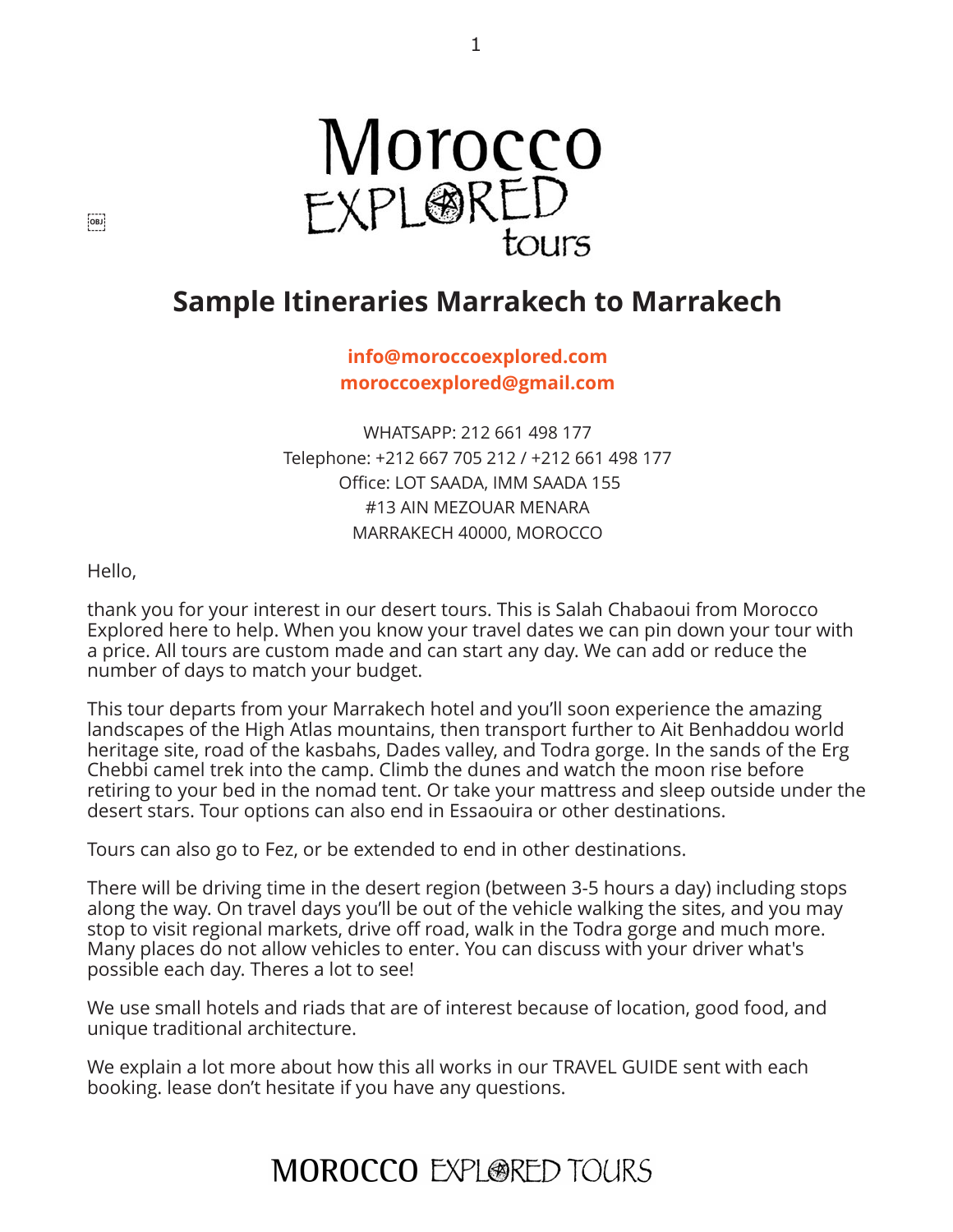## **MARRAKECH TO MARRAKECH DESERT TOURS**

Options to upgrade to 4\* hotels and luxury desert camp.

#### **[HOW TO BOOK THIS TOUR](http://www.moroccoexploredtours.com/book-online/)**

What's Included

- all taxes
- private transport and fuel
- driver/guide
- overnight camel trek to the Erg Chebbi camp
- camel guides
- hotel nights in Ait Benhaddou World Heritage site, or Dades Valley, orTodra gorge
- ensuite private rooms
- breakfast and dinner (vegetarians welcome)

4 days or longer may have:

- swimming stops April to September
- extended walks
- exploration of oasis palmery, museums, and visit nomads for tea
- markets and medinas
- exploring off road routes (seasonal)

What's Not Included

- lunches you can eat anytime, anywhere while on the road
- tips
- personal purchases
- alcoholic beverages

# **3 DAYS ITINERARY**

3 days **may not be available** due to winter weather delays in the High Atlas mountain passes. Three days is a quick tour that involves one very long driving day!

#### **Day 1 Tinehir**

Your driver will meet you at your Marrakech riad or hotel, depart and transport over the High Atlas mountains Tichka pass. Stop and enjoy impressive landscapes and breaks for coffee and fresh-squeezed orange juice. This afternoon is spent visiting World Heritage Site of Ait Benhaddou, a village of ancient Berber kasbahs. This site has been used as a backdrop for many films and was one of the most important fortress strongholds on the old Salt Road when caravans brought slaves, gold, ivory and salt from Saharan Africa to Marrakech and beyond. Pass through Ouarzazate and many Berber villages sprinkling the Skoura oasis and the Valley of the Rose, famous for soft Persian rose oil. In the desert barren hillsides are clustered with kasbahs (fortified dwellings that house many families and their livestock). Stay in historic kasbah with dinner by the pool. Includes dinner and breakfast.

#### **Day 2 Sahara Camel Trek Camp**

After breakfast and a short drive take a walk through the massive fault dividing the High Atlas mountains. Sheer rock walls rise in Todra gorge to 300 m in the narrowest part. Back in the car you'll drive to Moroccos sand sea called the Erg Chebbi. You can stop to

# **MOROCCO EXPLORED TOURS**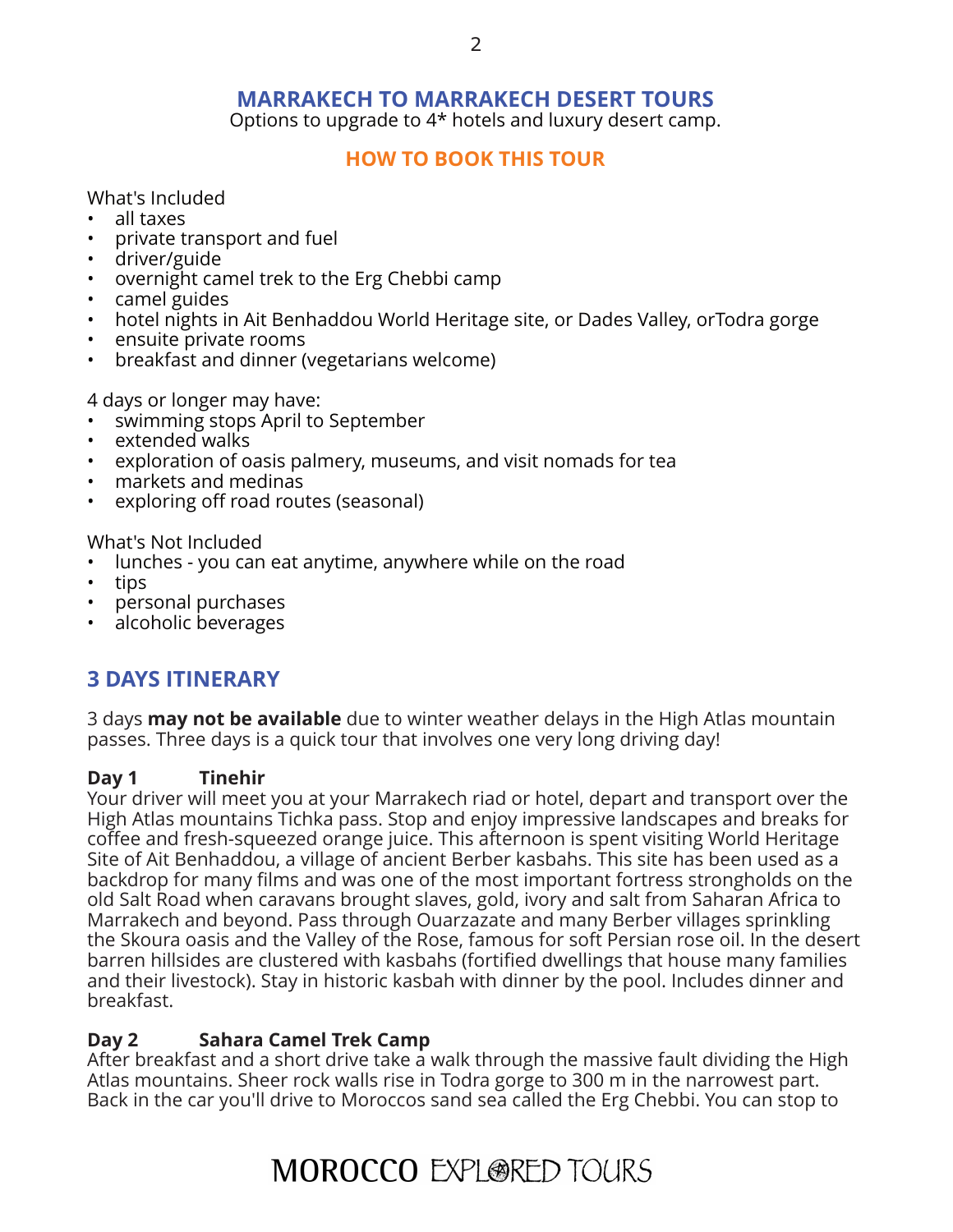visit the fossil sites along the way. After lunch in Rissani your destination is the desert camp beyond the town of Merzouga, far from the many hotels lining the dunes. Have tea or a drink by the pool in the desert inn before meeting your camel guides to ride to the camp. Dinner is served (vegetarians welcome) under the evening stars. Climb the dunes and watch the moon rise before retiring to your bed in your tent. Today includes breakfast and dinner.

## **Day 3 Marrakech**

Take a walk on the dunes at sunrise before returning to your camp for breakfast and a shower. Ride the camels back to the desert inn where your driver will be waiting. The remainder of the day is spent driving back to Marrakech. This is a long driving day of 10 to 12 hours including stops. Stop in Ouarzazate for lunch and visit the Glaoui kasbah Taouirt. Then cross the High Atlas once more, down the Tichka pass at sunset. Arrive in Marrakech this evening. You will need to book your own hotel for this night or we can book one for you.

# **4 DAYS ITINERARY**

Available year-round.

What a difference one day makes. You can enjoy off road visiting nomads and Berber villages, take a walk in in Todra gorge or Dades valley, arrive early in Erg Chebbi to enjoy swimming and explore the desert.

### **Day 1 Tinehir**

Your driver will meet you at your riad or hotel, depart Marrakech and transport over the High Atlas mountains Tichka pass. Stop and enjoy impressive landscapes and break for coffee and fresh-squeezed orange juice. Pass through Ouarzazate for lunch. Continue to the Skoura and Valley of the Rose famous for producing elegant Persian rose oil. You'll pass through many Berber villages and green riverside oasis contrasting with barren red hillsides clustered with many kasbahs (fortified dwellings that house many families and their livestock). Continue to Tinehir and stay in an historic kasbah. Includes dinner and breakfast.

#### **Day 2 Sahara Camel Trek Camp**

After breakfast and a short drive take a walk through the massive fault dividing the High Atlas mountains. Sheer rock walls rise in Todra gorge to 300 m in the narrowest part. Back in the car you'll drive to Moroccos sand sea, called the Erg Chebbi. You can stop to visit the fossil sites along the way. After lunch in Rissani your destination is the desert camp beyond the town of Merzouga, far from the many hotels lining the dunes. Have tea or a drink by the pool in the desert inn before meeting your camel guides to ride to the camp. Dinner is served (vegetarians welcome) under the evening stars. Climb the massive dunes and watch the moon rise before retiring to your bed in your tent. Today includes breakfast and dinner. Options to stay in the luxury camp.

#### **Day 3 Ait Benhaddou**

Take a walk on the dunes at sunrise before returning to your camp for breakfast and a shower. Ride the camels back to the desert inn where your driver will be waiting, before going to Ait Benhaddou via the route of 1000 kasbahs and Dades valley. Drive the winding roads into Dades valley. Along the way you'll visit the Tamnalt hills. Turn off road (weather permitting), through mountain valleys and visit any nomads in the area, then

# **MOROCCO EXPLORED TOURS**